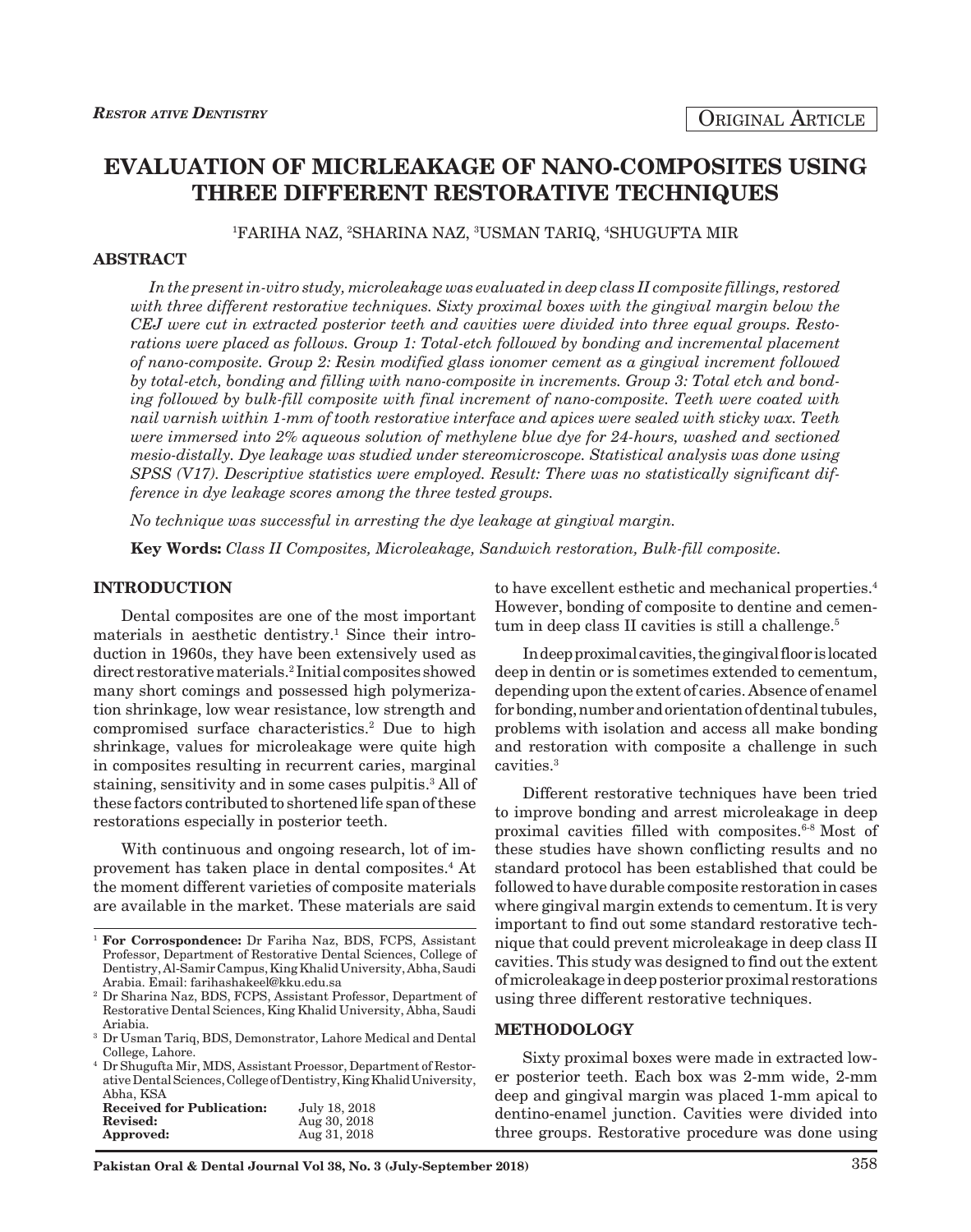the materials shown in table 1 as follows:

- Group I: Total-etch followed by bonding and filling with incremental placement of nano-composite.
- Group 2: Gingival increment of resin-modified glass ionomer cement followed by total-etch, bonding and filling with nano-composites in increments.
- Group 3: Total-etch followed by bonding and filling with bulk-fill composite with final increment of nano-composite

After completing the restorative procedure for all the cavities, teeth were coated with nail varnish to within the 1-mm of restorative margins. Apices of roots were sealed by sticky wax. All the teeth were immersed in 2% aqueous methylene dye for 24 hours at room temperature. After taking out from dye, each tooth was washed under running tap water and was mounted on a plaster block. Tooth sectioning was done mesio-distally through the centre to cut it in two equal halves using water cooled slow-speed diamond saw (Isomet; Beuhler Ltd, Lake Bluff, IL, USA).

The length of dye leakage at the tooth restorative interface was measured using stereomicroscope (Olympus; 3×10 magnifications) and was scored as follows:

- 0: No leakage
- 1: Dye penetration to  $1/3^{rd}$  of gingival floor
- 2: Dye penetration to  $2/3^{rd}$  of gingival floor
- 3: Dye penetration to whole length of gingival floor
- 4: Dye penetration along the axial wall

Descriptive statistics were done and mean and mode for each group was calculated using SPSS (V17).

### **RESULTS**

Microleakage scores for the three groups are shown in table 2.

None of the three techniques was successful in arresting the dye penetration at tooth restorative interface at gingival margin (Fig 1). No statistically significant difference was found among the mean values of dye leakage scores for the three groups.

## **DISCUSSION**

Dental composites are considered as a material of choice for most of aesthetic restorations because of their improved mechanical properties, ease of application and durability.9 However, the durability of these restorations may vary from case to case. In addition to material properties, caries risk of patient, location of carious lesion and operator skills are commonly cited factors to assess the longevity of composite restorations.10 Among these, caries risk is one of the most important

variable that affects the durability of restoration in clinical studies.10 However, in lab studies, where all the restorations are placed in controlled environment, it is justified to assume that results should be quite better regarding the sealing ability of adhesive restorations.11 The results are contradictory to this assessment in

## TABLE: 1 MATERIALS USED FOR RESTORATIONS

| <b>Material</b>          | <b>Brand Name</b>    | Company |
|--------------------------|----------------------|---------|
| Nano-Compos-<br>ite      | Filtek Z 350<br>XT   | 3M ESPE |
| Bulk-Fill Com-<br>posite | SDR.                 | Densply |
| RMGIC                    | Vitremer             | 3M ESPE |
| Adhesive                 | Adper scotch<br>hond | 3M ESPE |

TABLE 2: FREQUENCY OF SAMPLES IN EACH TESTED GROUP SHOWING DIFFERENT DYE LEAKAGE SCORES

| <b>Score</b>  |   | Group 1 Group 2 Group 3 |  |
|---------------|---|-------------------------|--|
|               |   |                         |  |
|               |   |                         |  |
| $\mathcal{D}$ |   | З                       |  |
| -3            | 6 | h                       |  |
|               |   |                         |  |

## TABLE 3: MEAN VALUES AND STANDARD DEVIATION FOR THREE RESTORATIVE TECHNIQUES. (P>0.5)

| Technique | <b>Score</b> (Mean<br>Value) | <b>Standard De-</b><br>viation |
|-----------|------------------------------|--------------------------------|
| Group 1   | 2.65                         | 0.35                           |
| Group 2   | 2.85                         | 0.32                           |
| Group 3   | 2.6                          | 0.34                           |



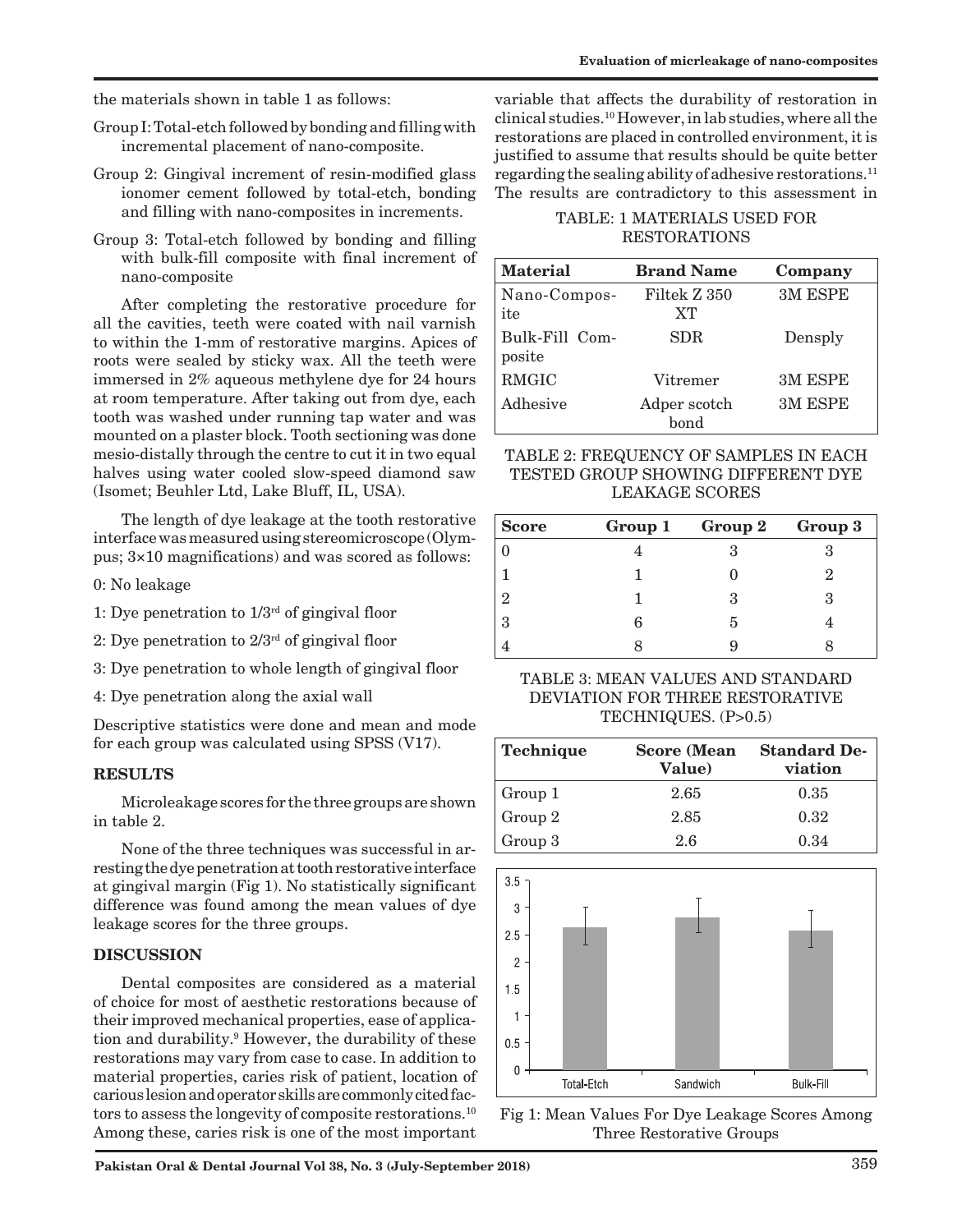the present study and no technique was found to be successful in arresting the dye leakage completely. In all the tested samples, no leakage could be seen in enamel portion of teeth but at gingival margins high leakage scores were observed.

Among the tested techniques, total etch technique with incremental filling of composite is the one taken as standard technique for composite fillings. Most of the samples in this technique like other techniques showed high leakage scores (table 2).

These high leakage scores may be attributed to the location of gingival margin which is placed below the cemento-enamel junction. These high scores are in accordance with other studies where researchers found the high dye leakage in deep dentin. $12,13$ 

As bonding of composites to deep dentin with margins on cementum is unpredictable, sandwich technique with glass ionomer, resin modified glass ionomer or flowable composite has been suggested.<sup>13</sup> The rationale behind the use of these materials is their high elasticity to absorb polymerization stresses and hence improved adaptation and in case of glass ionomer cement, attaining some chemical adhesion at tooth restorative interface.13

However, conflicting results have been shown by different investigators regarding the use of these techniques. Few authors advocate the use of flowable composite, 14 while others prefer the use of resin modified glass ionomer cement.15 Few researchers demonstrate no benefit of using the liner to control microleakage.16 In the present study, RMGIC was used as a  $1<sup>st</sup>$  increment on gingival floor in  $2<sup>nd</sup>$  group of samples but the results failed to demonstrate any added benefit and dye penetration scores were not much different from the other techniques used. The reason for high leakage scores could be the absorption of dye by GIC due to its hydrophilicity as described by Fabianelli A.<sup>17</sup>

The technique tested in  $3<sup>rd</sup>$  group was the use of bulk-fill composite. Bulk-fill composites are now used extensively because of ease of use of these materials.18Usually, for the deep class II cavities, after bonding protocol, cavity is filled with bulk-fill composite in one increment followed by final increment of nano or micro-hybrid composites. Most of the research on microleakage for these composites showed microleakage scores which were not much different from those with conventional composites in deep class II cavities.<sup>8,19,20</sup> This leads to the assumption that though bulk-fill composites are superior to other composites in terms of ease of use but are not successful in arresting microleakage at gingival margins.

In this study, methylene blue dye was used to measure the microleakage scores. According to few researchers, the dye penetration doesn't actually show the lack of bonding at the tooth-restorative interface. According to Fabianelli A, the staining may indicate only the partial conversion of the resin and not true leakage.18This might be the reason for the fact that clinical studies show now satisfactory performance of deep class II composites while lab studies demonstrate the failure in attaining the total arrest of dye-leakage in similar microleakage studies. However, still dye penetration method is the easiest and most commonly employed method to assess microleakage of dental restorations. At least it is helpful in comparing different techniques regarding their sealing ability.

## **CONCLUSION AND RECOMMENDATIONS**

From the results of present study, it can be concluded that none of the tested restorative techniques arrest microleakage at gingival margin of deep proximal cavity. Further research is needed to develop a standard technique for deep class II composite restorations with gingival margin located below cemento enamel junction. Also there is need for more long term clinical studies to evaluate the efficacy of composite material in very deep posterior proximal restorations.

## **REFERENCES**

- 1 Naz F, Khan SR, Usman T. Trends for choosing composites as posterior restorations by the dentists in Lahore. PODJ. 2012; 32 (3). pp. 508-12.
- 2 Milnar FJ. The evolution of direct composites. Compendium. 2011; 32(1):80-81.
- 3 Naz F, Mahmood S, Naqi B. In-vivo evaluation of microleakage of nano-filled resin composite using two different restorative techniques. PODJ. 2012; 32(2):311-14
- 4 APP Fugolin, CS Pfeifer. New Resins for Dental Composites. J Dent Res. 2017 Sep; 96(10):1085-91.
- 5 Scotti N, comba A, Gambino A, Paolino DS, Alovisi M, Pasqualini D. Microleakage at enamel and dentin margins with a bulk fills flowable resin. Eur J Dent. 2014; 8(1): 1–8.
- 6 Loguercio AD, Alessandra R, Mazzocco KC, Dias AL, Busato AL, Singer Jda M, Rosa P. Microleakage in class II composite resin restorations: total bonding and open sandwich technique. J Adhes Dent. 2002; 4(2):137-44.
- 7 Baig MM, Mustafa M, Al Jeaidi ZA, Al Muhaiza M. Microleakage evaluation in restorations using different resin composite insertion techniques and liners in preparations with high c-factor – An in vitro study. Saudi J Dent Rest. 2013; 4(2): 57-64.
- 8 Tayel DM, El-Sharkawy MM, Mahmoud EM.Microleakage of class II composite restorations with different restorative techniques (an in vitro study). Alex Dent J. 2016; 41: 138-45.
- 9 Naz F, Sherazi UR, Razzaq S, Tariq U. Choice of matrix system for direct posterior composites by the dentists in Lahore. PODJ. 2013; 33(1): 141-44.
- 10 Demarco, FF, Corrêa, MB, Cenci, MS, Moraes, RR, Opdam,NJ.Longevity of posterior composite restorations: not only a matter of materials. Dent Mater.2012; 28:87-101.
- 11 Stockton LW, Tsang ST. Microleakage of class II posterior composite restorations with gingival margins placed entirely within dentine. J Can Dent Assoc. 2007; 73(3):255.